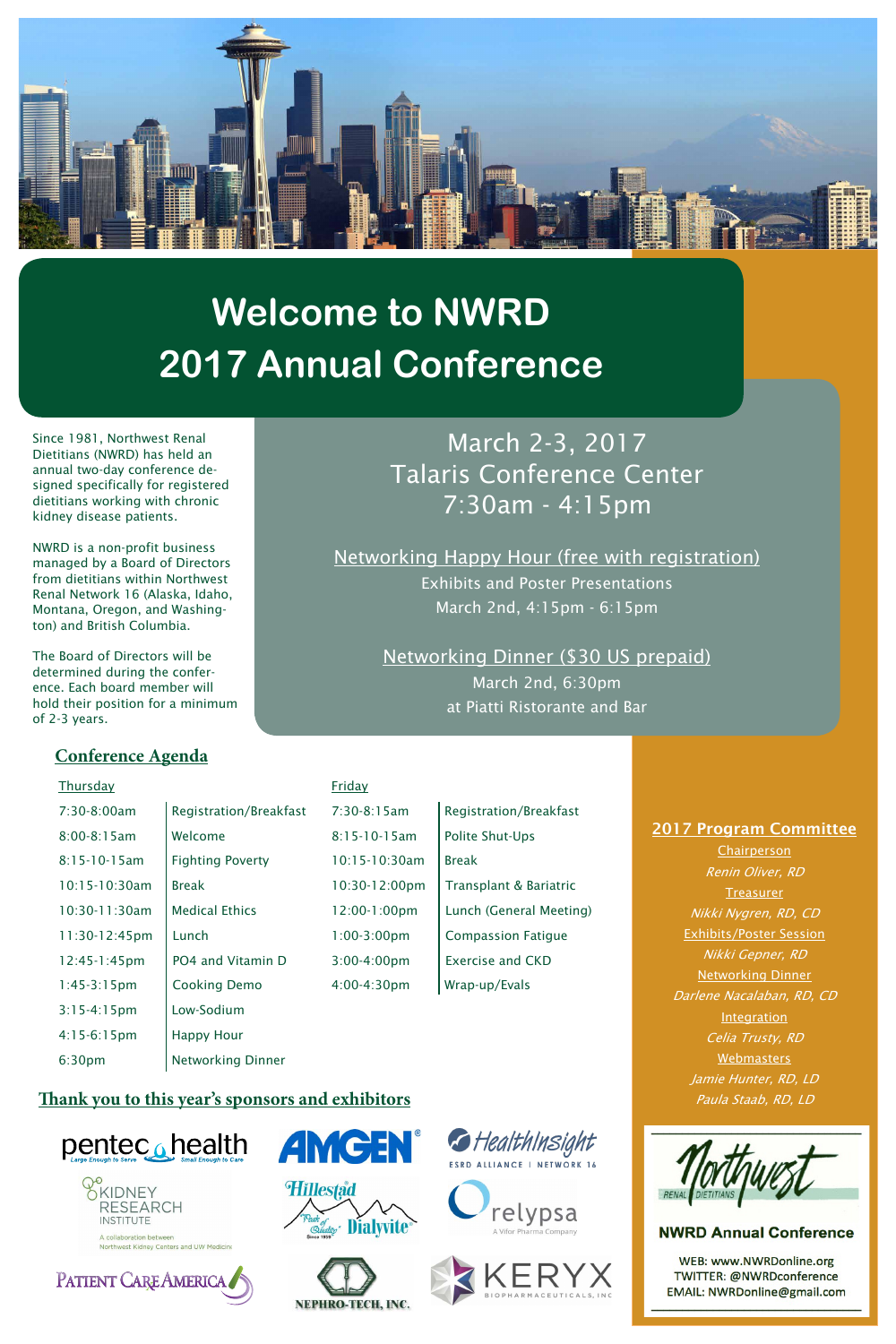# Thank you to our sponsors and exhibitors!

Also join us for the Networking Dinner Thursday March 2nd, 6:30pm at Piatti Ristorante and Bar (\$30 US prepaid)

Maple Room

# Thursday, March 2nd 4:15pm - 6:15pm Appetizers and wine will be available





Free with conference registration



# **Networking Happy Hour Exhibits and Poster Presentations**

## Gold Level

Sponsoring speaker: Chef Duane



Silver Level

www.amgen.com

## Other Values Exhibitors

www.pentechealth.com

AMGEN®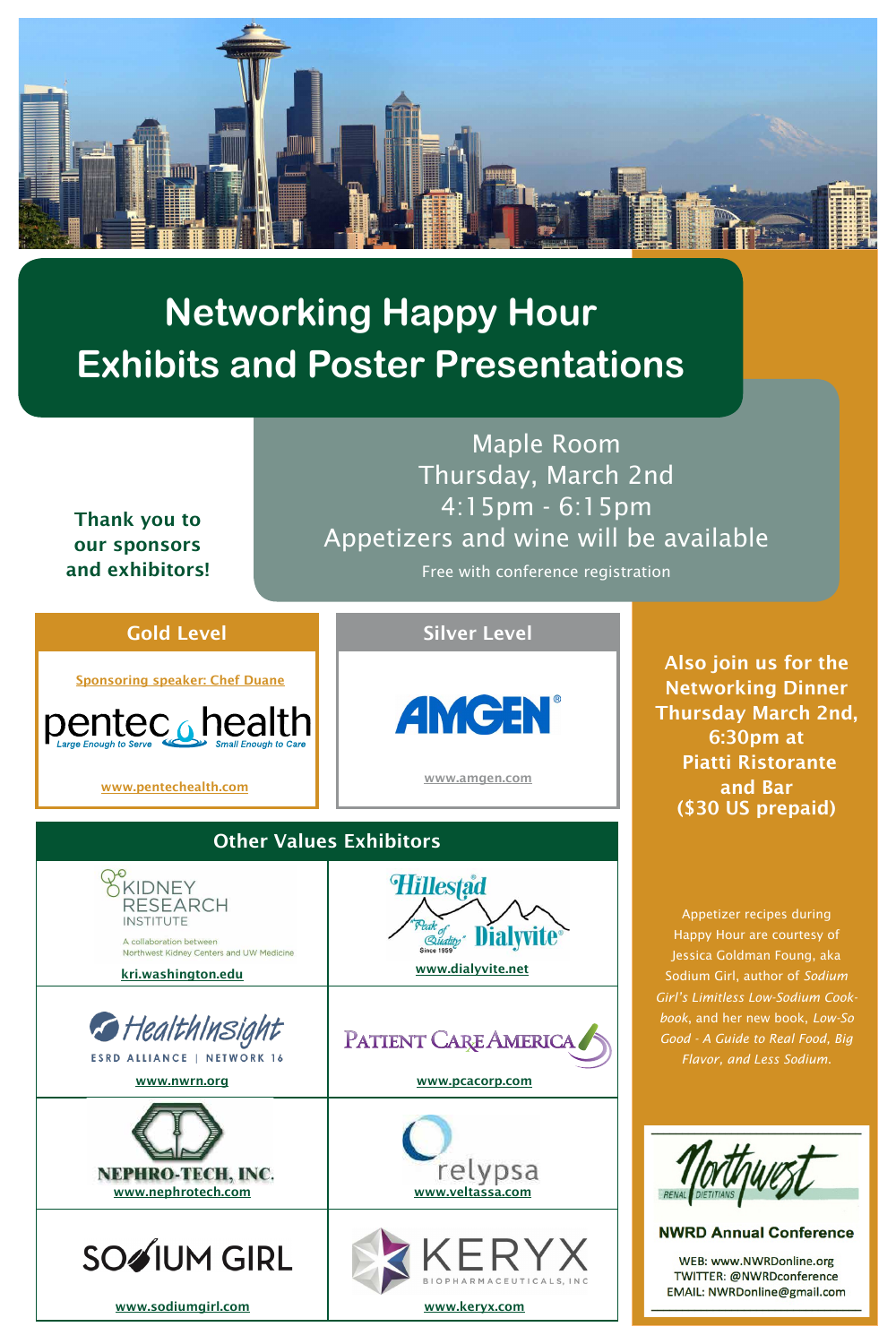

**Northwest Renal Dietitians (NWRD) 2017 Annual Conference**

#### **THURSDAY MARCH 2, 2017**

| $0730 - 0800$ | <b>Registration/Breakfast</b>                                          |  |  |  |
|---------------|------------------------------------------------------------------------|--|--|--|
| $0800 - 0815$ | Welcome                                                                |  |  |  |
| $0815 - 1015$ | <b>Fighting Poverty: Communication Styles for Inclusion</b>            |  |  |  |
|               | Dr. Donna M. Beegle, Ed.D.                                             |  |  |  |
| $1015 - 1030$ | Break                                                                  |  |  |  |
| $1030 - 1130$ | <b>Medical Ethics</b>                                                  |  |  |  |
|               | Dr. Michael R. Kelly, MD                                               |  |  |  |
| $1130 - 1245$ | Lunch                                                                  |  |  |  |
|               | <b>NWRD Board of Directors Meeting</b>                                 |  |  |  |
| $1245 - 1345$ | <b>Phosphate and Vitamin D Metabolism in CKD</b>                       |  |  |  |
|               | Dr. Bryan Kestenbaum, MD, MS                                           |  |  |  |
| $1345 - 1515$ | <b>Cooking from the Food Pantry</b>                                    |  |  |  |
|               | Chef Duane Sunwold (sponsored by Pentec Health)                        |  |  |  |
| $1515 - 1615$ | A New Look for Low-Sodium                                              |  |  |  |
|               | Jessica Goldman Foung (this presentation is not CDR-approved for CPEs) |  |  |  |
| 1615 - 1815   | <b>Networking Happy Hour: Exhibits and Poster Presentations</b>        |  |  |  |

1830 **Networking Dinner** 

*= CDR Approved 5.5 CPEs for Thursday's Presentations plus 1 CPE for Exhibits & 1 CPE for Poster Sessions*

#### **FRIDAY MARCH 3, 2017**

| $0730 - 0815$ | <b>Registration/Breakfast</b>                                                                      |  |  |
|---------------|----------------------------------------------------------------------------------------------------|--|--|
| $0815 - 1015$ | <b>Polite Shut-Ups: Dealing with Difficult People</b>                                              |  |  |
|               | Dr. Margarita Gurri, PhD, CSP                                                                      |  |  |
| $1015 - 1030$ | Break                                                                                              |  |  |
| $1030 - 1200$ | <b>Transplant and Bariatric Surgery</b>                                                            |  |  |
|               | Debra Clancy, RD, CD                                                                               |  |  |
| $1200 - 1300$ | Lunch                                                                                              |  |  |
|               | <b>NWRD General Meeting</b>                                                                        |  |  |
| $1300 - 1500$ | <b>Compassion Fatigue and Self-Care</b>                                                            |  |  |
|               | Martin Reinsel, MA, LMHC                                                                           |  |  |
| $1500 - 1600$ | Exercise and CKD: Skeletal Muscle Dysfunction and Practical Application of Exercise to Prevent and |  |  |
|               | <b>Treat Physical Impairments in CKD</b>                                                           |  |  |
|               | Dr. Baback Roshanravan, MD, MSPH, MSc                                                              |  |  |
| $1600 - 1630$ | <b>Wrap Up/Evaluations</b>                                                                         |  |  |

*= CDR Approved 6.5 CPEs for Friday's Presentations*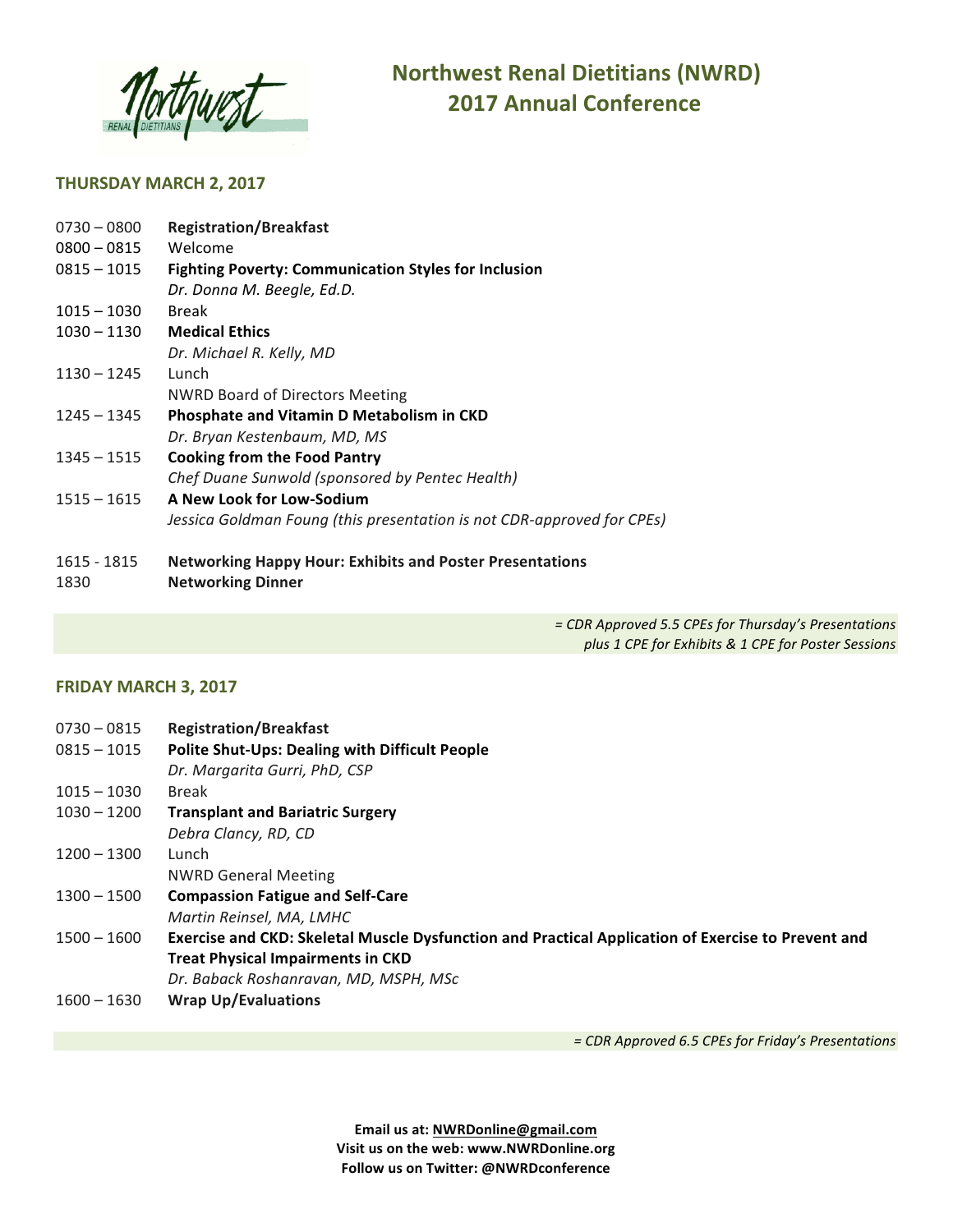

#### **Fighting Poverty: Communication Styles for Inclusion**

Dr. Donna M. Beegle, Ed.D. Communication Across Barriers **Bio:** 

Dr. Donna Beegle inspires and educates individuals, organizations, politicians and entire communities with proven models to better outcomes for people in poverty. Born into a migrant labor family and married at 15, Dr. Beegle is the only member of her family who has not been incarcerated. By age 25, she earned her GED and then, within 10 years, received her doctorate in Educational Leadership. She is an authentic voice from poverty that speaks, writes and trains across the nation to break the iron cage of poverty for others through services provided by her company, Communication Across Barriers (CAB).

#### **Medical Ethics**

Dr. Michael R. Kelly, MD University of Washington Bio: Dr. Kelly is the former medical director of the Special Care Unit of Northwest Kidney Centers, professor at University of Washington and specialist in nephrology and medical ethics for a variety of hospitals.

#### **Phosphate and Vitamin D Metabolism in CKD**

Dr. Bryan Kestenbaum, MD, MS Professor University of Washington Department of Medicine Division of Nephrology **Bio:** 

Dr. Kestenbaum received his undergraduate and medical degrees from the University of Massachusetts. He completed his medical residency at the University of Cincinnati and completed his Nephrology fellowship training and Epidemiology Masters degree at the University of Washington in Seattle. Board-certified in Nephrology and a member of the American Society of Nephrology., he is an elected member of the American Society of Clinical Investigation. As a Nephrologist at the University of Washington Kidney Research Institute (KRI)., his research program investigates the metabolic complications of chronic kidney disease, including mineral metabolism disorders and the clearance of renal toxins by the kidney proximal tubule. He leads a clinical research group that actively investigates the biochemistry, clinical features, and genetics of these areas. The group has published more than 150 manuscripts and holds several current grants from the National Institutes of Health. Dr Kestenbaum also chairs the University of Washington Medical School course in Epidemiology and Biostatistics.

Dr Kestenbaum states he is grateful to be a physician at Harborview Medical Center, surrounded by world-class experts across many medical disciplines. This setting provides him with the unique opportunity to provide the highest quality care for kidney disease patients from all walks of life.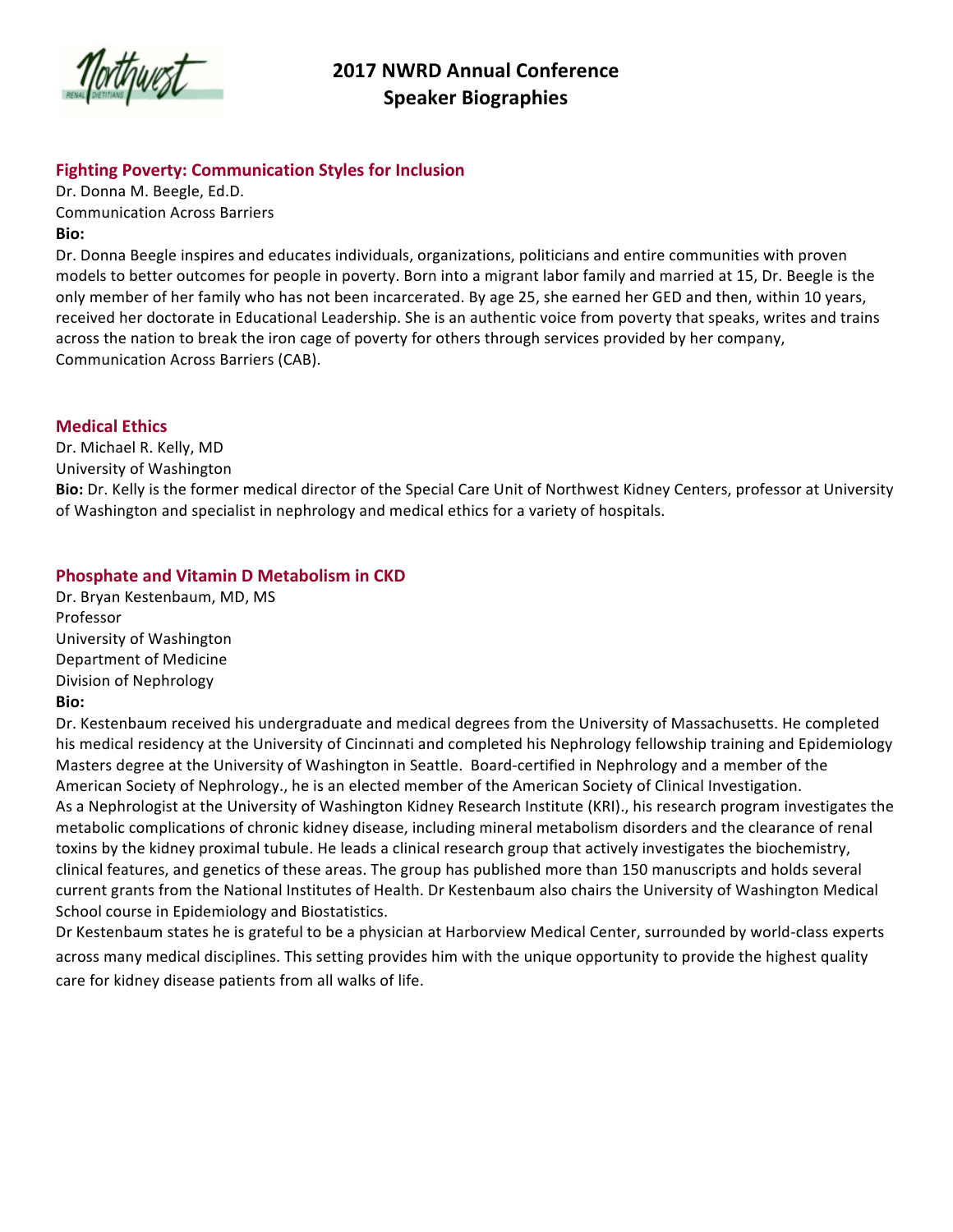

#### **2017 NWRD Annual Conference Speaker Biographies**

#### **Cooking from the Food Pantry**

Chef Duane Sunwold\* Instructor at Spokane Community College **Bio:** 

Chef Duane is a graduate from the Culinary Arts Program at Spokane Community College. He also has a 2-year professional cooking diploma from the Southern Alberta Institute of Technology. Duane has cooked from country clubs to private resorts in the wilderness of the Pacific Northwest. He is currently a culinary arts instructor at the Inland Northwest Culinary Academy at Spokane Community College and has been nominated twice into the Who's Who of Community College Teacher by his students. Bill Gates' family had Duane personally catered a private meal for one of their family celebrations. He has also been a guest chef, preparing meals for the athletes at the Calgary Winter Olympics in 1988. 

Duane was diagnosed with chronic kidney disease in 2000. After 18 months of treatment, Duane changed his diet and started seeing significant improvements in his health. Today, Duane has been able to put his kidney disease into remission with the guidance of his medical team and his dietary changes. Because of these results, Duane volunteers for the National Kidney Foundation. His work includes being a past chairman and current member of the Patient Family Council, speaking before congressman in the Capital Building about kidney disease and health care reform, peer to peer mentoring with other kidney patients and is the chef for the National Kidney Foundation's Kidney Kitchen.

 *\*sponsored by Pentec Health*

#### **A New Look for Low-Sodium**

Jessica Goldman Foung

Cookbook Author, Blogger, Stage-4 Kidney Disease Patient 

#### **Bio:**

After lupus caused her kidneys to fail, Jessica Goldman Foung refocused her life and work to study food, health and the ways they interact. She began SodiumGirl.com in 2009 to capture her adventures in a low-sodium life. It was nominated in 2012 as one of Saveur's Best Food Blogs. And today, Jessica is the go-to, low-sodium and special diet expert, contributing regularly to Food52.com, theKitchn.com, FoodNetwork.com, and Huffington Post Living. As well as appearing in print and broadcast media, including "Dr. Oz," "Access Hollywood Live," Cooking Light, Shape, Woman's Day, Ladies Home Journal, Better Homes & Gardens, Oprah.com, Well+ Good, and Lupus Now (cover story). Jessica works closely with the National Kidney Foundation and American Heart Association on patient education and recipe development. She released her first book, Sodium Girl's Limitless Low-Sodium Cookbook, in 2013. And her second, Low-So Good: A Guide to Real Food, Big Flavor, and Less Sodium, in June 2016.

#### **Polite Shut-Ups: Dealing with Difficult People**

Dr. Margarita Gurri, PhD, CSP Red Shoe Institute **Bio:** 

Resolve professional and ethical conflicts. Dr. Margarita Gurri, CSP, affectionately known as the Ethics Dr, cultivates practical solutions for impractical problems in good times and bad.

Innovate short-term solutions and long-term strategies. With humor and wit, Dr. Gurri helps organizations, leaders, and teams communicate better to maximize happiness and performance. Reduce stress, increase productivity, and bolster your bottom line.

Founder of the Red Shoe Institute, Dr. Gurri is sought after by corporate, military, and healthcare leaders. A seasoned consulting psychologist, best-selling author, and speaker, she plays with therapeutic humor in interactive keynotes, coaching, and training to heal and energize. Margarita Gurri brings the experience you need to save the day or step up to the next level with a Red Shoe Attitude.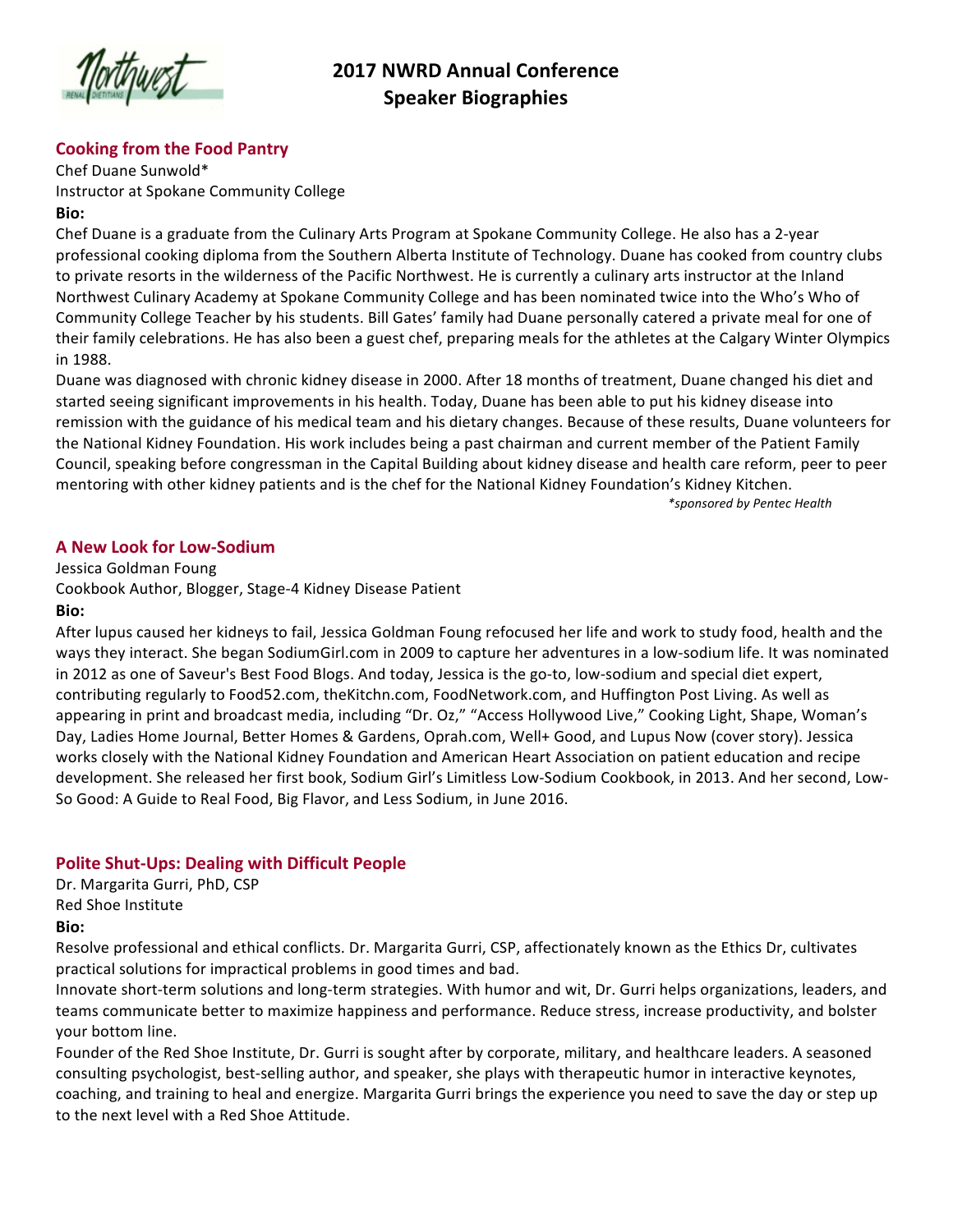

#### **2017 NWRD Annual Conference Speaker Biographies**

#### **Transplant and Bariatric Surgery**

Debra Clancy, RD, CD Bariatric Dietitian University of Washington's, Weight Loss Management Center **Bio:** 

Debra Clancy, RD, CD is a bariatric dietitian at the University of Washington's, Weight Loss Management Center in Seattle. While she has had many specializations over her career, renal and bariatrics has generally been included. She is a Diabetes Prevention Program (DPP) certified health and wellness coach. While at Virginia Mason, she established vitamin and mineral protocols for bariatric - CKD patients and developed guidelines for patients with kidney disease seeking weight-loss surgery. In coordination with other Seattle renal dietitians, she contributed to two transplant publications: Eating well after a kidney transplant. Guide to short-term and long-term nutrition after kidney transplantation, and the transplant portion of, the 13th edition of Krause's Food and the Nutrition Care Process.

#### **Compassion Fatigue and Self-Care**

Martin Reinsel, MA, LMHC Clinical Educator & Therapist Navos **Bio:** 

Mr. Reinsel has been a mental health clinician since 1993. He has worked in a variety of settings, including inpatient, outpatient, and rehabilitation locations. Mr. Reinsel's greatest expertise is working with individuals and the professionals that serve them in acute care settings. Mr. Reinsel currently is the lead educator for therapeutic & safety practices at Navos Mental Health's Adult Inpatient Psychiatric units in West Seattle. While Mr. Reinsel is drawn to working in challenging settings, he has direct and personal understanding of Compassion Fatigue from thousands of hours providing care in such difficult environments. Mr. Reinsel enjoys music, travel, and socialization with his community of friends and family as some of the ways that he strives for balance and self-care in his life.

#### **Exercise and CKD: Skeletal Muscle Dysfunction and Practical Application of Exercise to Prevent and Treat Physical Impairments in CKD**

Baback Roshanravan, MD MSPH MS Assistant Professor, Medicine/Nephrology Kidney Research Institute University of Washington, Seattle

#### **Bio:**

Education & Training:

- Nephrology Fellowship Clinical and Research Training, University of Washington, Seattle, WA, 2013
- Medicine Residency, University of Washington, Seattle, WA, 2008
- Medical School, Northwestern University, Chicago, IL, 2005
- Honors:
- NIH Mentored Career Development Award, 2013-2018
- Nutrition Obesity Research Center Metabolic Imaging Pilot Award 2013-2014
- NIH Ruth L. Kirschstein National Research Service Award (NRSA) 2012-2013
- Outstanding Research Poster, National Kidney Foundation 2012
- Annual Dialysis Conference Fellow Scholarship 2010

Dr. Bob Roshanravan is a nephrologist and investigator at the Kidney Research Institute (KRI) at the University of Washington. His research focuses on understanding the metabolic mechanism linking reduced kidney function with impaired muscle function (sarcopenia) and their contribution to mobility impairment and mobility disability. He is currently applying novel non-invasive imagine to understand muscle mitochondrial metabolism and its association with